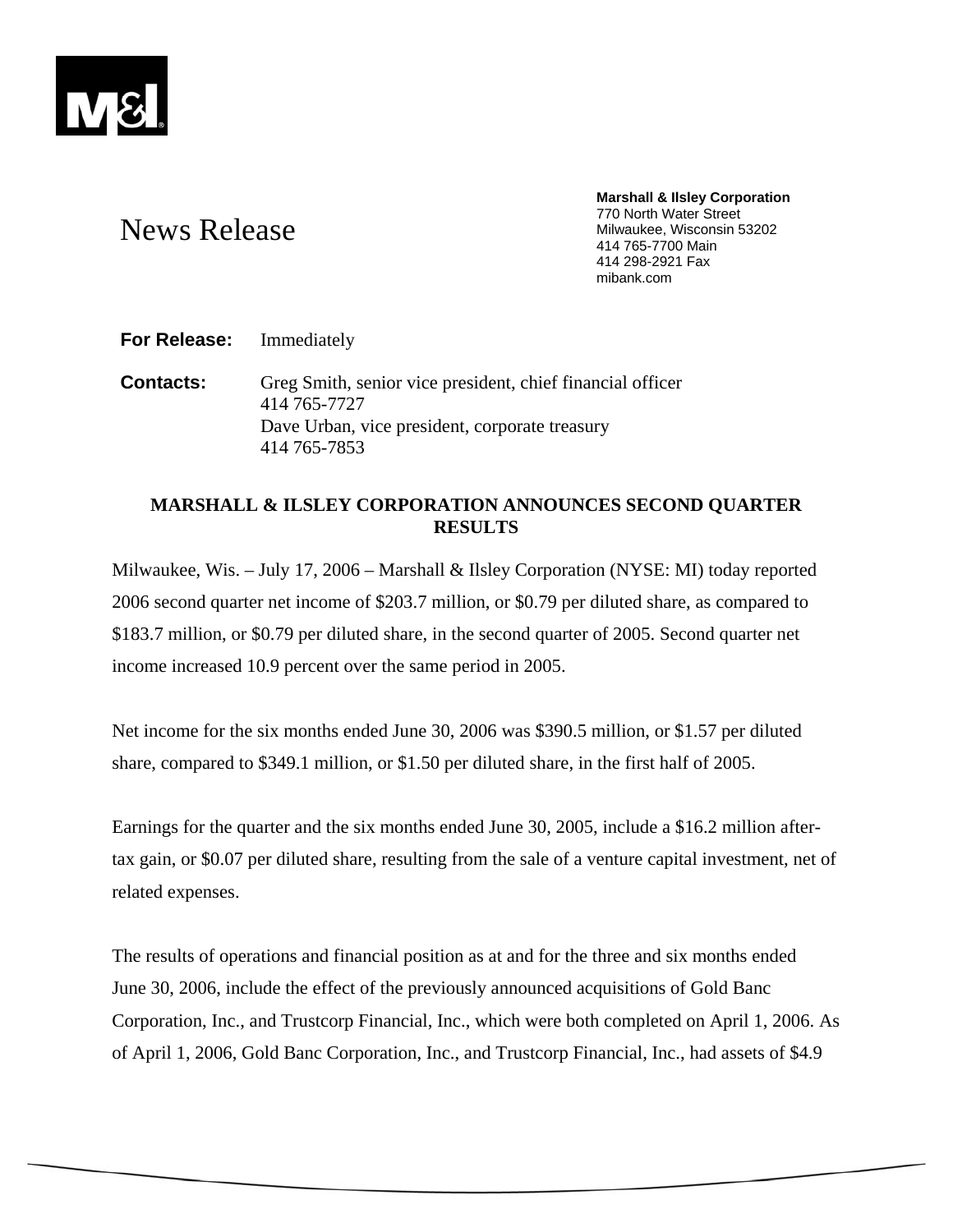billion. The acquired companies had loans of \$3.9 billion and bank issued deposits of \$3.1 billion. The combined purchase price for these companies, which included approximately \$146 million of cash, was \$898 million.

Return on average assets based on net income for the second quarter was 1.53 percent, as compared to 1.73 percent for the same period in 2005. Return on average equity based on net income was 14.36 percent this quarter as compared to 17.52 percent for the second quarter of 2005. Without the gain on the sale of the venture capital investment, net of expenses, the return on average assets for the second quarter of 2005 would have been 1.58 percent, and the return on average equity for the same period would have been 15.97 percent.

The Corporation's provision for loan and lease losses was \$11.1 million in the second quarter of 2006, versus \$13.7 million in the same period last year. Net charge-offs for the period were \$9.9 million, or 0.10 percent of total average loans and leases outstanding this quarter, and \$11.9 million a year ago or 0.15 percent of total average loans and leases. At June 30, 2006, the allowance for loan and lease losses was 1.03 percent of total loans and leases, compared to 1.12 percent a year earlier. Nonperforming loans and leases were 0.49 percent of total loans and leases at June 30, 2006, and 0.41 percent at June 30, 2005.

Assets at June 30, 2006, were \$54.4 billion, compared to \$43.5 billion at June 30, 2005. Book value per share was \$22.81 at June 30, 2006, compared to \$18.76 for the same date a year ago. Total loans and leases were \$40.4 billion, compared to \$32.1 billion at June 30, 2005.

Marshall & Ilsley Corporation (NYSE: MI) is a diversified financial services corporation headquartered in Milwaukee, Wis., with \$54 billion in assets. Founded in 1847, M&I Marshall & Ilsley Bank is the largest Wisconsin-based bank with 196 offices throughout the state. In addition, M&I has 42 locations throughout Arizona; 17 offices in Kansas City and nearby communities; 15 offices on Florida's west coast; 15 offices in metropolitan Minneapolis/St. Paul,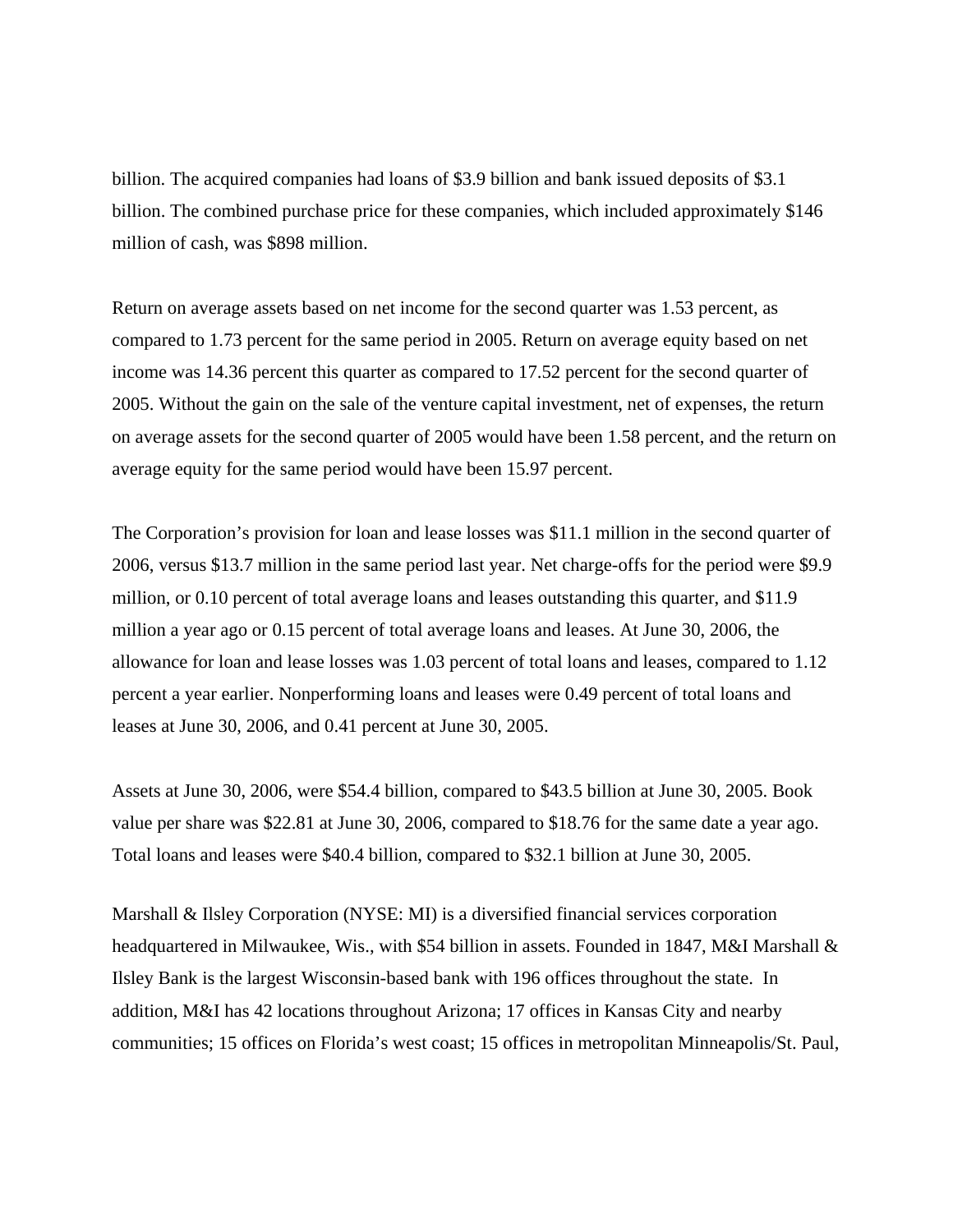and one in Duluth, Minn.; three offices in Tulsa, Okla.; and one office in Las Vegas, Nev. M&I's Southwest Bank subsidiary has 15 offices in the greater St. Louis area. Metavante Corporation, Marshall & Ilsley Corporation's wholly owned technology subsidiary, provides virtually all of the technology an organization needs to offer financial services. M&I also provides trust and investment management, equipment leasing, mortgage banking, asset-based lending, financial planning, investments, and insurance services from offices throughout the country and on the Internet (www.mibank.com or www.micorp.com). M&I's customer-based approach, internal growth, and strategic acquisitions have made M&I a nationally recognized leader in the financial services industry.

#### ###

This press release contains forward-looking statements concerning M&I's future operations and financial results. Such statements are subject to important factors that could cause M&I's actual results to differ materially from those anticipated by the forward-looking statements. These factors include (i) the factors identified in M&I's Annual Report on Form 10-K for the year ended December 31, 2005 under the heading "Forward-Looking Statements" which factors are incorporated herein by reference, and (ii) such other factors as may be described from time to time in M&I's SEC filings.

### Note:

Marshall & Ilsley Corporation will hold a conference call at 11:00 a.m. Central Daylight Time Monday, July 17, regarding second quarter earnings. For those interested in listening, please call 1-800-500-0920 and ask for M&I's quarterly earnings release conference call. If you are unable to join us at this time, a replay of the call will be available beginning at 2:30 p.m. on July 17 and will run through 5:00 p.m. July 24, by calling 1-888-203-1112 and entering pass code 334 28 00.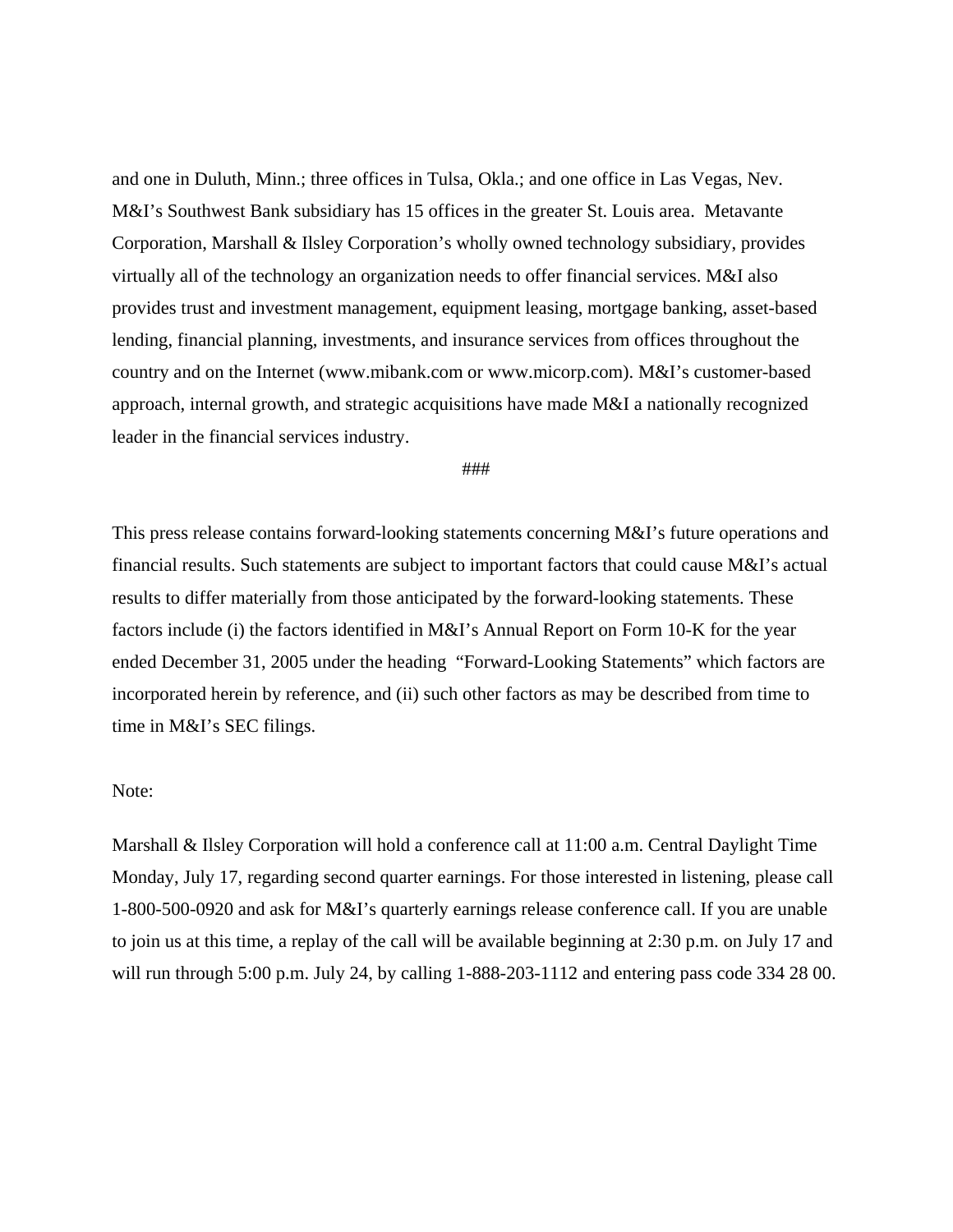Supplemental financial information referenced in the conference call can be found at www.micorp.com, Investor Relations, after 8:00 a.m. on July 17.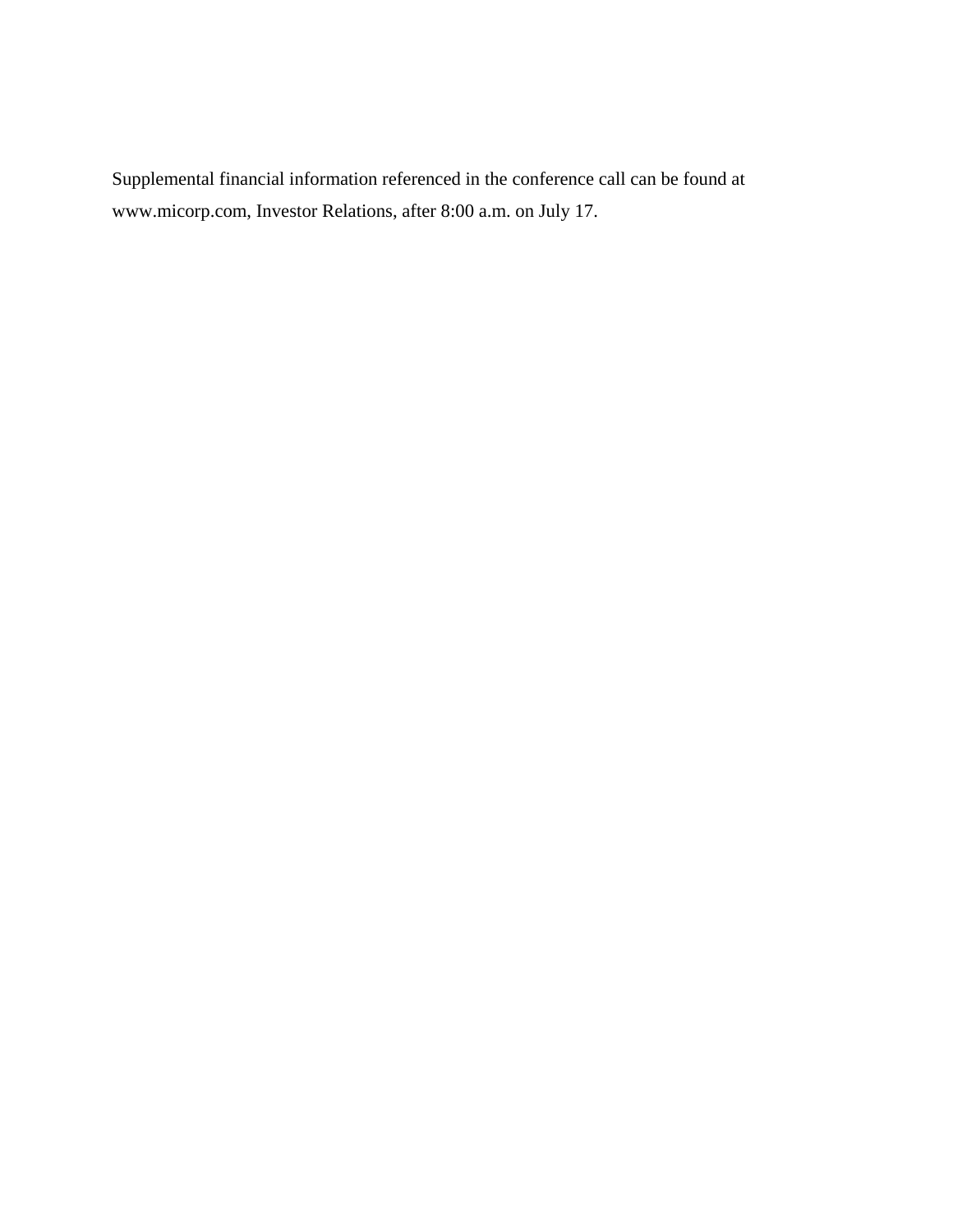#### **Marshall & Ilsley Corporation**

## Financial Information

|                                                 | <b>Three Months Ended</b> |                         |                   | <b>Six Months Ended</b> |                         |                   |
|-------------------------------------------------|---------------------------|-------------------------|-------------------|-------------------------|-------------------------|-------------------|
|                                                 | <b>June 30,</b><br>2006   | <b>June 30,</b><br>2005 | Percent<br>Change | <b>June 30,</b><br>2006 | <b>June 30,</b><br>2005 | Percent<br>Change |
| PER SHARE DATA                                  |                           |                         |                   |                         |                         |                   |
| Diluted:                                        |                           |                         |                   |                         |                         |                   |
| Net Income                                      | \$0.79                    | \$0.79                  | 0.0%              | \$1.57                  | \$1.50                  | 4.7 %             |
| <b>Basic:</b>                                   |                           |                         |                   |                         |                         |                   |
| Net Income                                      | 0.81                      | 0.80                    | 1.3               | 1.60                    | 1.53                    | 4.6               |
| <b>Dividend Declared</b>                        | 0.270                     | 0.240                   | 12.5              | 0.510                   | 0.450                   | 13.3              |
| <b>Book Value</b>                               | 22.81                     | 18.76                   | 21.6              | 22.81                   | 18.76                   | 21.6              |
| <b>Shares Outstanding (millions):</b>           |                           |                         |                   |                         |                         |                   |
| Average - Diluted                               | 258.3                     | 233.9                   | 10.4              | 249.4                   | 233.3                   | 6.9               |
| End of Period                                   | 254.0                     | 229.7                   | 10.6              | 254.0                   | 229.7                   | 10.6              |
| <b>INCOME STATEMENT (\$millions)</b>            |                           |                         |                   |                         |                         |                   |
| <b>Net Interest Income (FTE)</b>                | \$381.8                   | \$321.4                 | 18.8 %            | \$714.3                 | \$628.5                 | 13.7 %            |
| <b>Provision for Loan and Lease Losses</b>      | 11.1                      | 13.7                    | $-19.0$           | 22.1                    | 21.9                    | 0.9               |
| Data Processing Services                        | 345.0                     | 282.4                   | 22.2              | 688.0                   | 565.3                   | 21.7              |
| Wealth Management                               | 56.3                      | 48.1                    | 17.0              | 109.1                   | 95.2                    | 14.6              |
| Service Charge on Deposits                      | 25.0                      | 23.7                    | 5.5               | 47.5                    | 47.0                    | 1.1               |
| Mortgage Banking                                | 12.3                      | 11.2                    | 9.8               | 24.7                    | 19.4                    | 27.3              |
| Net Investment Securities Gains (Losses)        | $1.0\,$                   | 29.4                    | $-96.6$           | 2.1                     | 35.3                    | $-94.1$           |
| All Other                                       | 44.8                      | 39.5                    | 13.4              | 85.7                    | 74.6                    | 14.9              |
| <b>Total Non-Interest Revenues</b>              | 484.4                     | 434.3                   | 11.5              | 957.1                   | 836.8                   | 14.4              |
| Salaries and Employee Benefits                  | 307.1                     | 269.0                   | 14.2              | 584.5                   | 514.1                   | 13.7              |
| Occupancy and Equipment                         | 63.8                      | 50.9                    | 25.3              | 121.6                   | 104.2                   | 16.7              |
| <b>Intangible Amortization</b>                  | 12.0                      | 8.1                     | 48.1              | 20.9                    | 16.2                    | 29.0              |
| Other                                           | 161.4                     | 131.8                   | 22.5              | 322.4                   | 268.3                   | 20.2              |
| <b>Total Non-Interest Expenses</b>              | 544.3                     | 459.8                   | 18.4              | 1,049.4                 | 902.8                   | 16.2              |
| Tax Equivalent Adjustment                       | 7.7                       | 8.5                     | $-9.4$            | 15.6                    | 16.6                    | $-6.0$            |
| Pre-Tax Earnings                                | 303.1                     | 273.7                   | 10.7              | 584.3                   | 524.0                   | 11.5              |
| <b>Income Taxes</b>                             | 99.4                      | 90.0                    | 10.4              | 193.8                   | 174.9                   | 10.8              |
| Net Income                                      | \$203.7                   | \$183.7                 | 10.9 %            | \$390.5                 | \$349.1                 | 11.9 %            |
| <b>KEY RATIOS</b>                               |                           |                         |                   |                         |                         |                   |
| Net Interest Margin (FTE) / Avg. Earning Assets | 3.24 %                    | 3.42 %                  |                   | 3.25 %                  | 3.43 %                  |                   |
| Interest Spread (FTE)                           | 2.65                      | 2.97                    |                   | 2.67                    | 3.01                    |                   |
| Efficiency Ratio                                | 62.9                      | 60.9                    |                   | 62.9                    | 61.9                    |                   |
| Efficiency Ratio without Metavante              | 51.2                      | 49.9                    |                   | 50.1                    | 50.2                    |                   |
| Return on Assets                                | 1.53                      | 1.73                    |                   | 1.57                    | 1.68                    |                   |
| Return on Equity                                | 14.36                     | 17.52                   |                   | 14.96                   | 17.07                   |                   |
| Equity / Assets (End of Period)                 | 10.58                     | 9.84                    |                   | 10.58                   | 9.84                    |                   |
|                                                 |                           |                         |                   |                         |                         |                   |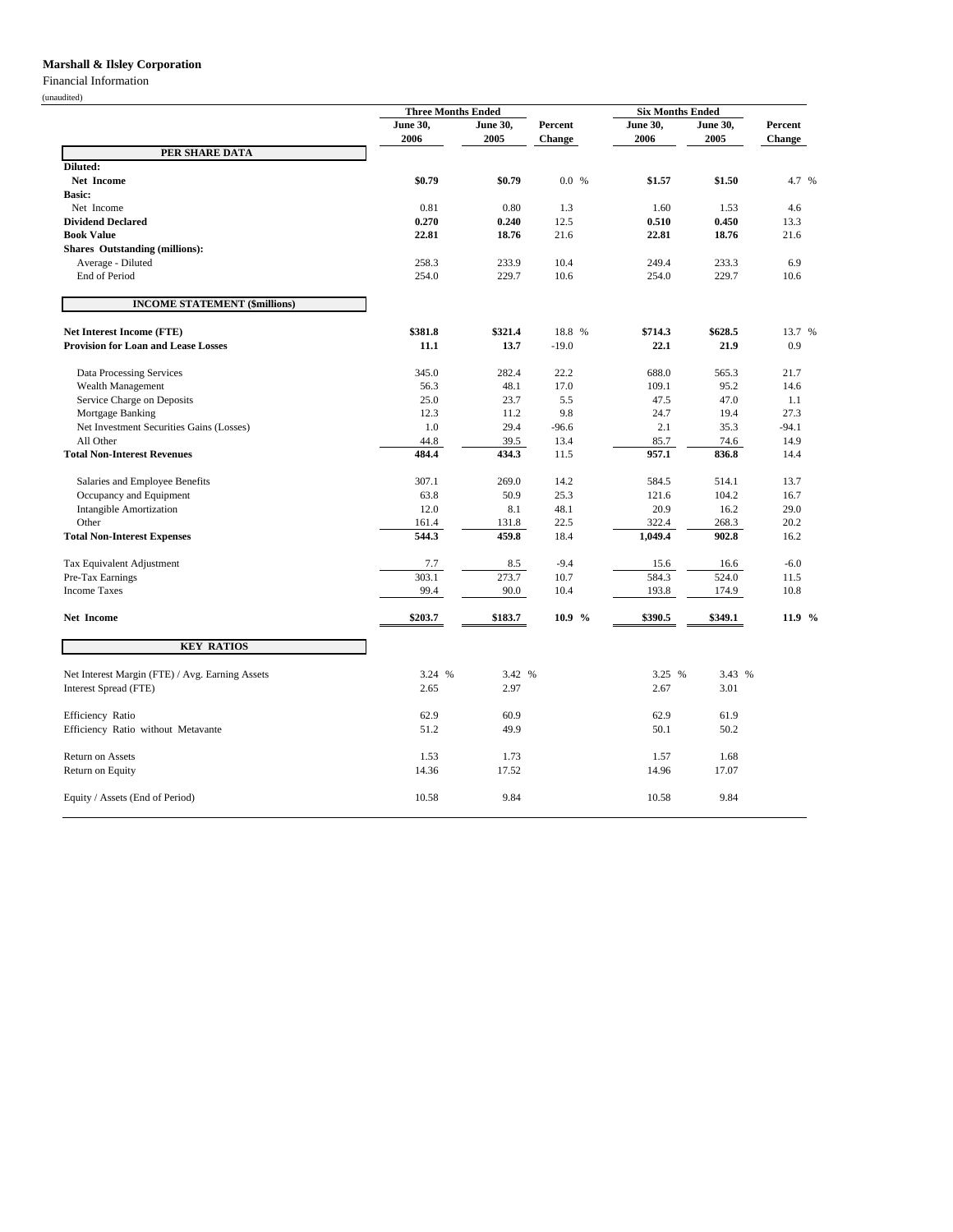#### **Marshall & Ilsley Corporation**

Financial Information

|                                                            | As of           |                 |         |  |  |
|------------------------------------------------------------|-----------------|-----------------|---------|--|--|
|                                                            | <b>June 30,</b> | <b>June 30,</b> | Percent |  |  |
| <b>ASSETS (\$millions)</b>                                 | 2006            | 2005            | Change  |  |  |
| Cash & Due From Banks                                      | \$1,281         | \$976           | 31.3 %  |  |  |
| <b>Trading Securities</b>                                  | 55              | 22              | 150.0   |  |  |
| Short - Term Investments                                   | 281             | 283             | $-0.7$  |  |  |
| <b>Investment Securities</b>                               | 7,175           | 6,241           | 15.0    |  |  |
| Loans and Leases:                                          |                 |                 |         |  |  |
| Commercial Loans & Leases                                  | 12,219          | 9.612           | 27.1    |  |  |
| Commercial Real Estate                                     | 13,859          | 10,029          | 38.2    |  |  |
| Residential Real Estate                                    | 8,221           | 5,877           | 39.9    |  |  |
| Home Equity Loans & Lines                                  | 4,537           | 4,978           | $-8.9$  |  |  |
| Personal Loans and Leases                                  | 1,551           | 1,650           | $-6.0$  |  |  |
| Total Loans and Leases                                     | 40,387          | 32,146          | 25.6    |  |  |
| Reserve for Loan & Leases Losses                           | (415)           | (360)           | 15.3    |  |  |
| Premises and Equipment, net                                | 569             | 449             | 26.7    |  |  |
| Goodwill and Intangibles                                   | 3,155           | 2,160           | 46.1    |  |  |
| Other Assets                                               | 1,931           | 1,567           | 23.2    |  |  |
| <b>Total Assets</b>                                        | \$54,419        | \$43,484        | 25.1 %  |  |  |
| <b>LIABILITIES &amp; SHAREHOLDERS' EQUITY (\$millions)</b> |                 |                 |         |  |  |
| Deposits:                                                  |                 |                 |         |  |  |
| Noninterest Bearing                                        | \$5,773         | \$5,089         | 13.4 %  |  |  |
| <b>Bank Issued Interest Bearing Activity</b>               | 11,818          | 9.881           | 19.6    |  |  |
| <b>Bank Issued Time</b>                                    | 7.772           | 4,306           | 80.5    |  |  |
| <b>Total Bank Issued Deposits</b>                          | 25,363          | 19,276          | 31.6    |  |  |
| <b>Wholesale Deposits</b>                                  | 7.595           | 6.786           | 11.9    |  |  |
| <b>Total Deposits</b>                                      | 32,958          | 26,062          | 26.5    |  |  |
| Short - Term Borrowings                                    | 6,778           | 5,162           | 31.3    |  |  |
| Long - Term Borrowings                                     | 7,476           | 6,471           | 15.5    |  |  |
| Other Liabilities                                          | 1,449           | 1,510           | $-4.0$  |  |  |
| Shareholders' Equity                                       | 5.758           | 4.279           | 34.6    |  |  |

Total Liabilities & Shareholders' Equity **\$54,419** \$54,419 \$43,484 25.1 %

|                                                        | <b>Three Months Ended</b> |                 |               | <b>Six Months Ended</b> |                 |               |  |  |
|--------------------------------------------------------|---------------------------|-----------------|---------------|-------------------------|-----------------|---------------|--|--|
|                                                        | <b>June 30,</b>           | <b>June 30,</b> | Percent       | <b>June 30,</b>         | <b>June 30,</b> | Percent       |  |  |
|                                                        | 2006                      | 2005            | <b>Change</b> | 2006                    | 2005            | <b>Change</b> |  |  |
| <b>AVERAGE ASSETS (\$millions)</b>                     |                           |                 |               |                         |                 |               |  |  |
| Cash & Due From Banks                                  | \$1,031                   | \$939           | 9.8 %         | \$1,006                 | \$929           | 8.3 %         |  |  |
| <b>Trading Securities</b>                              | 50                        | 26              | 92.3          | 42                      | 24              | 75.0          |  |  |
| Short - Term Investments                               | 374                       | 271             | 38.0          | 345                     | 230             | 50.0          |  |  |
| <b>Investment Securities</b>                           | 7,134                     | 6,162           | 15.8          | 6,729                   | 6,132           | 9.7           |  |  |
| Loans and Leases:                                      |                           |                 |               |                         |                 |               |  |  |
| Commercial Loans & Leases                              | 11,897                    | 9,357           | 27.1          | 11,119                  | 9,109           | 22.1          |  |  |
| Commercial Real Estate                                 | 13,580                    | 9,867           | 37.6          | 12,089                  | 9,693           | 24.7          |  |  |
| Residential Real Estate                                | 7,986                     | 5,368           | 48.8          | 7,632                   | 5,050           | 51.1          |  |  |
| Home Equity Loans and Lines                            | 4,595                     | 5,099           | $-9.9$        | 4,650                   | 5,114           | $-9.1$        |  |  |
| Personal Loans and Leases                              | 1,592                     | 1,603           | $-0.7$        | 1,669                   | 1,627           | 2.6           |  |  |
| Total Loans and Leases                                 | 39.650                    | 31,294          | 26.7          | 37,159                  | 30,593          | 21.5          |  |  |
| Reserve for Loan & Leases Losses                       | (416)                     | (361)           | 15.2          | (392)                   | (361)           | 8.6           |  |  |
| Premises and Equipment, net                            | 565                       | 445             | 27.0          | 531                     | 448             | 18.5          |  |  |
| Goodwill and Intangibles                               | 3,139                     | 2,154           | 45.7          | 2,819                   | 2,148           | 31.2          |  |  |
| Other Assets                                           | 2,061                     | 1,723           | 19.6          | 1,951                   | 1,709           | 14.2          |  |  |
| <b>Total Assets</b>                                    | \$53,588                  | \$42,653        | 25.6 %        | \$50,190                | \$41,852        | 19.9 %        |  |  |
| Memo:                                                  |                           |                 |               |                         |                 |               |  |  |
| <b>Average Earning Assets</b>                          | \$47,208                  | \$37,753        |               | \$44,275                | \$36,979        |               |  |  |
| Average Earning Assets Excluding Investment Securities |                           |                 |               |                         |                 |               |  |  |
| <b>Unrealized Gains/Losses</b>                         | \$47,320                  | \$37,741        |               | \$44,360                | \$36,953        |               |  |  |
| AVG LIABILITIES & SHAREHOLDERS' EQUITY (\$millions)    |                           |                 |               |                         |                 |               |  |  |
| Deposits:                                              |                           |                 |               |                         |                 |               |  |  |
| Noninterest Bearing                                    | \$5,404                   | \$4,826         | 12.0 %        | \$5,174                 | \$4,760         | 8.7 %         |  |  |
| <b>Bank Issued Interest Bearing Activity</b>           | 11,640                    | 9,850           | 18.2          | 11,055                  | 9,863           | 12.1          |  |  |
| <b>Bank Issued Time</b>                                | 7,647                     | 4,194           | 82.3          | 6,602                   | 4,028           | 63.9          |  |  |
| <b>Total Bank Issued Deposits</b>                      | 24.691                    | 18,870          | 30.8          | 22,831                  | 18,651          | 22.4          |  |  |
| <b>Wholesale Deposits</b>                              | 8,045                     | 6,600           | 21.9          | 7,288                   | 6,701           | 8.8           |  |  |
| <b>Total Deposits</b>                                  | 32,736                    | 25,470          | 28.5          | 30,119                  | 25,352          | 18.8          |  |  |
| Short - Term Borrowings                                | 3,419                     | 3,392           | 0.8           | 3,395                   | 3,144           | 8.0           |  |  |
| Long - Term Borrowings                                 | 10,050                    | 7,920           | 26.9          | 9,729                   | 7,565           | 28.6          |  |  |
| Other Liabilities                                      | 1,692                     | 1,665           | 1.6           | 1,682                   | 1,666           | 1.0           |  |  |
| Shareholders' Equity                                   | 5,691                     | 4,206           | 35.3          | 5,265                   | 4,125           | 27.6          |  |  |
| Total Liabilities & Shareholders' Equity               | \$53,588                  | \$42,653        | 25.6 %        | \$50,190                | \$41,852        | 19.9 %        |  |  |
| Memo:                                                  |                           |                 |               |                         |                 |               |  |  |
| <b>Average Interest Bearing Liabilities</b>            | \$40,801                  | \$31.956        |               | \$38,069                | \$31,301        |               |  |  |